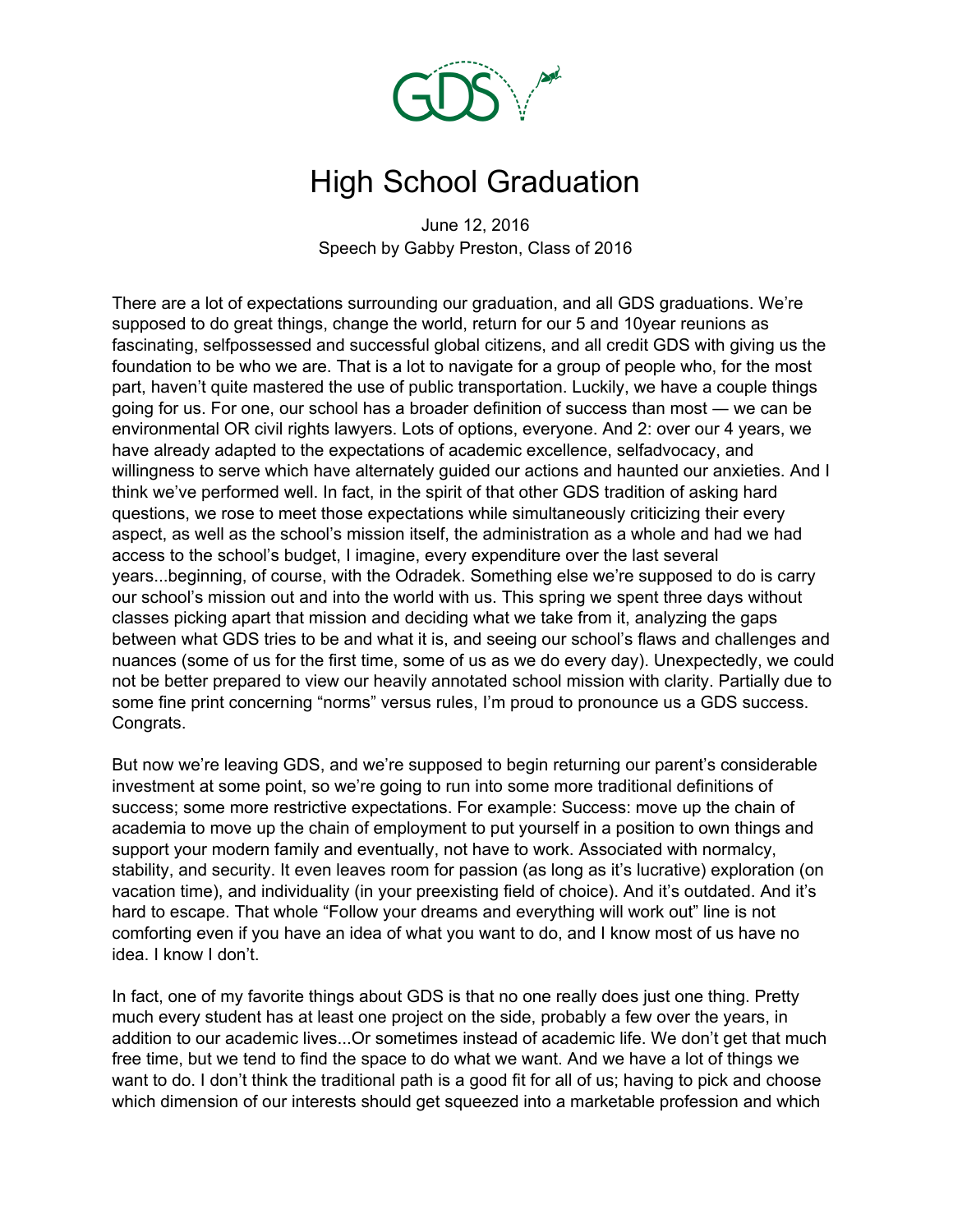should get filed under "Something on the Weekends, Maybe" sounds terrible. On the other hand, "Be Who You Are and Someone Will Pay You For That" sounds blissfully idealistic enough to make me reconsider that Accounting degree that scares me. Here's the deciding factor for me: We're lucky. Ridiculously lucky. GDS students do more because of course we do, because we're flooded with resources to help us do whatever weird nonsense we happen to be into. Sometimes we like to pretend that we're not an elite school, but we are. This is a place with a big network of highpowered connections. (if you haven't already, walk around Congress with Sue some time and try to find a committee that doesn't have at least one GDS alum or parent. It's fun. You can't find one.) Not only that but also a fulltime staff devoted to making our academic lives as fulfilling as possible — us. Teenagers. Who haven't done anything yet. It's insane. When I say we're lucky, I don't mean that everything has been easy for us. GDS isn't perfect; of course it's a reflection of this world and this country we live in; GDS is not a place that can always guarantee protection and support and security for every student. I'm not sure that place exists yet. And though that may be what GDS tried to do for us, I couldn't stand here as a representative of my class and fail to tell you that there have been times when it didn't try hard enough, and that there are students here for whom GDS never succeeded. Unfortunately, it shouldn't be a surprise to hear that, though it's hard for me to say. But it's a part of our story. It's a part of who we are as a class; and maybe, hopefully not, but maybe, a part of who every GDS graduating class is. To our administration: Thank you for doing your best ― I appreciate the strength of your effort. I wouldn't want to be anywhere else. Hopefully, we've learned how to fight for both the protections that were given to us and those that we recognized were missing from our school. For ourselves and for those around us, and for those who aren't in the position to fight the way that we are. That's what I mean when I say we're lucky.

It's not just that traditional success isn't a good fit for us, or that we just hate anything with traditional in the name (all these white dresses are lovely, by the way, we look great). It's that we have a responsibility to do more because we have more. A responsibility to do more because we have more. With that in mind, I'd like us, Class of 2016, to focus on impact, rather than success, because I think it's a better measure for our actions. For example, Impact: the lasting effects that result from your efforts towards whatever it is that you give your time to. Associated with your legacy and your values. Your signature. Larger than your concrete accomplishments and career milestones, taking the form of the people who remember you and what you did, the ideas that you generated and established, your influence over the things you touched. The difference that your presence makes. Before we leave GDS, it's important to think about what we built here as a class and as individuals, and what we did to make those things last. It's important that we understand the skills required for building something to last.

For me, the most direct way to think about my own impact at GDS has been to try to model myself after the people who have been influential to me. Lisa Rauschart, who has managed to fit at least one book recommendation into nearly every conversation we've had since freshman year, does nothing but create opportunities for students whether or not she's actually taught them. So much so that even if you don't know Lisa or have somehow not been present for any of the assemblies she's organized (obviously back when they weren't mandatory, I mean), you've probably been a part of one of her programs without realizing it. She is tremendously dedicated to teaching, and her impact on GDS has been huge. Be like Lisa.

Since I met him in the 8th grade and for however long before then, Bobby Asher has been playing way too many roles at our school for the amount of time he has to give and certainly the